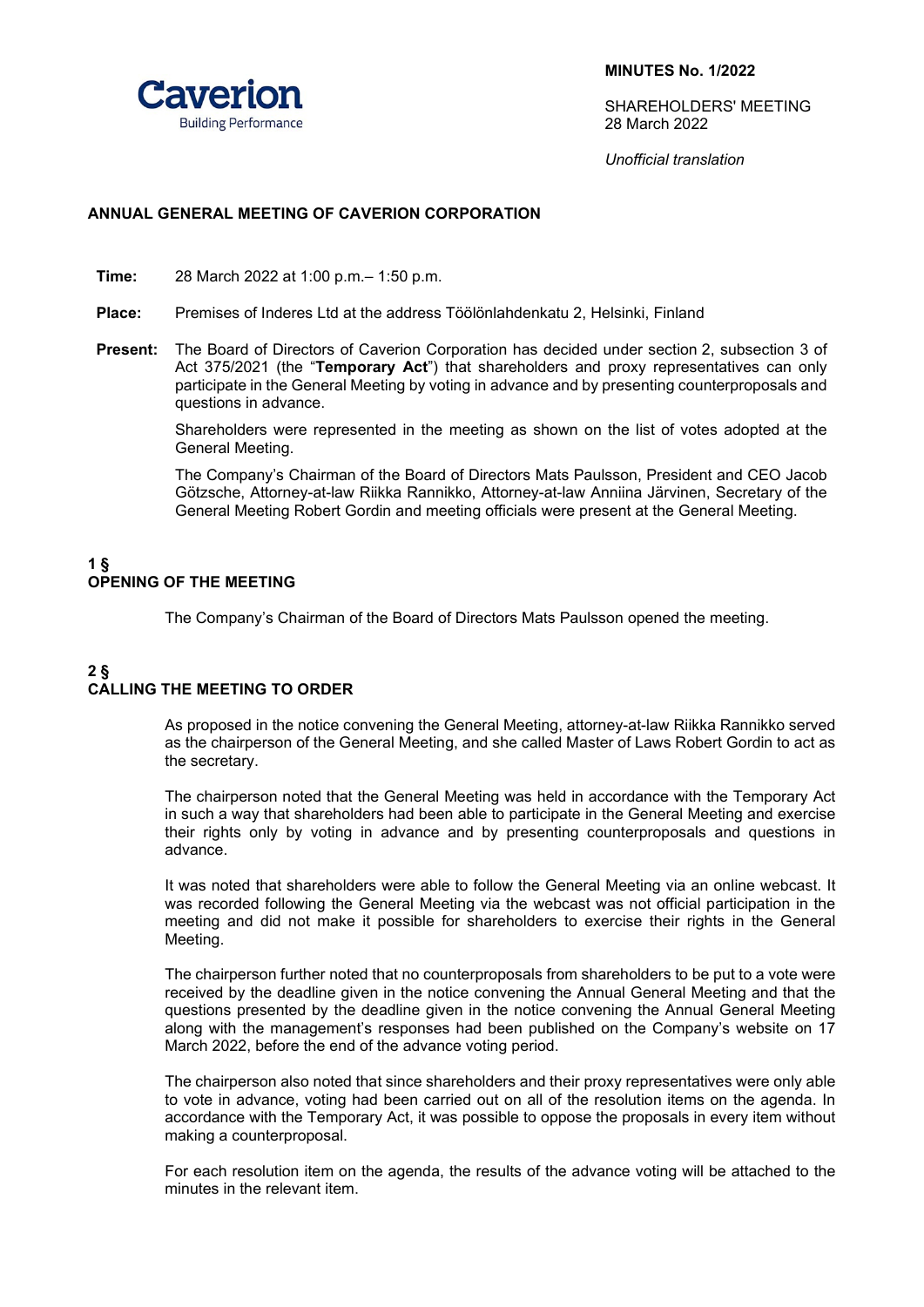

SHAREHOLDERS' MEETING 28 March 2022

*Unofficial translation*

Apart from the Chairman of the Board of Directors and the President and CEO, the members of the Company's Board of Directors and the auditor were not present at the meeting venue during the General Meeting.

# **3 §**

## **ELECTION OF THE PERSON TO SCRUTINIZE THE MINUTES AND THE PERSON TO SUPERVISE THE COUNTING OF VOTES**

As proposed in the notice to the General Meeting, attorney-at law Anniina Järvinen served as the person to scrutinize the minutes and supervise the counting of votes.

## **4 § RECORDING THE LEGALITY OF THE MEETING**

It was noted that the notice of the General Meeting had been published as a stock exchange release and on the Company's website on 10 February 2022.

It was noted that the General Meeting was convened in accordance with the provisions of the Articles of Association of the Company, the Finnish Limited Liability Companies Act and the Temporary Act and is therefore legal.

The notice convening the General Meeting was attached to the minutes (Appendix 1).

### **5 § RECORDING THE ATTENDANCE AT THE MEETING AND ADOPTION OF THE LIST OF VOTES**

The list provided by Innovatics Oy of shareholders who had voted in advance during the advance voting period either in person or through a proxy and who had the right to participate in the General Meeting in accordance with Chapter 5, Sections 6 and 6 a of the Finnish Limited Liability Companies Act was presented.

It was recorded that a total of 202 shareholders representing 84,234,856 shares and votes had participated in advance voting.

The list of participants and the list of votes represented at the General Meeting were attached to the minutes (Appendix 2).

#### **6 § PRESENTATION OF THE FINANCIAL STATEMENTS, THE REPORT OF THE BOARD OF DIRECTORS AND THE AUDITOR'S REPORT FOR THE YEAR 2021**

Jacob Götzsche, President and CEO, presented a review of the financial year 2021. The review was attached to the minutes (Appendix 3).

It was noted that the Annual Review of the Company, including the Financial Statements, the report of the Board of Directors and the Auditor's report for the year 2021, was published as a stock exchange release on 2 March 2022 and had been available on the Company's website as of the publication date.

It was noted that as participation in the General Meeting took place in advance, the Financial Statements for the year 2021, consisting of the income statement, the balance sheet, the cash flow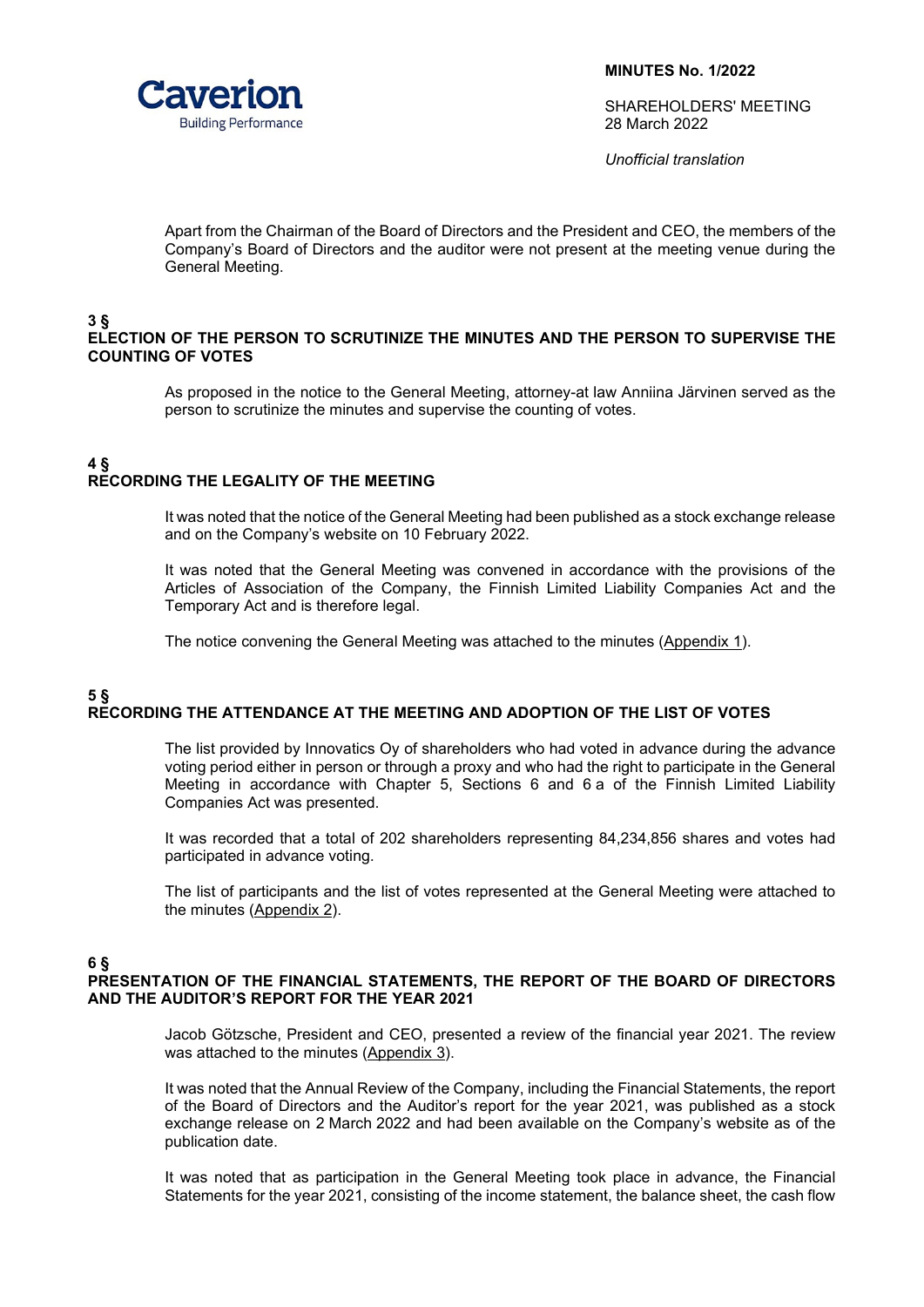

SHAREHOLDERS' MEETING 28 March 2022

*Unofficial translation*

statement, notes relating to the financial statements as well as the consolidated financial statements and the report of the Board of Directors, and the Auditor's Report had been presented to the General Meeting.

The financial statements documents were attached to the minutes (Appendix 4).

The Auditor's report was attached to the minutes (Appendix 5).

## **7 § ADOPTION OF THE FINANCIAL STATEMENTS AND THE CONSOLIDATED FINANCIAL STATEMENTS**

It was recorded that 84,217,834 shares and votes, corresponding to approximately 60.62% of all of the shares and votes in the Company, participated in the voting. A total of 84,155,713 votes were cast to support the adoption of the financial statements, corresponding to 100% of the votes cast. No votes were cast against the adoption of the financial statements. The number of shares that cast no votes, i.e. abstained, was 62,121.

The result of voting was attached to the minutes (Appendix 6).

Based on the result of voting, the General Meeting adopted the financial statements and the consolidated financial statements for 2021.

### **8 § RESOLUTION ON THE USE OF THE PROFIT SHOWN ON THE BALANCE SHEET AND THE PAYMENT OF DIVIDENDS**

It was noted that according to the balance sheet of the Company as at 31 December 2021, the result of the Company for the financial year was EUR -3,488,422.72 and the distributable funds of the Company were EUR 129,945,908.66.

It was noted that the Board of Directors had proposed to the General Meeting that for the financial year 2021 a dividend of EUR 0.17 per share will be paid from the distributable funds of the Company. The dividend will be paid to shareholders who on the record date of the dividend payment 30 March 2022 are recorded in the shareholders' register held by Euroclear Finland Oy. The Board of Directors had proposed that the dividend be paid on 6 April 2022.

It was recorded that 84,220,834 shares and votes, corresponding to approximately 60.63% of all of the shares and votes in the Company, participated in the voting. A total of 84,217,706 votes were cast to support the proposal of the Board of Directors, corresponding to 100% of the votes cast. No votes were cast against the proposal of the Board of Directors. The number of shares that cast no votes, i.e. abstained, was 3,128.

The result of voting was attached to the minutes (Appendix 7).

Based on the result of voting, the General Meeting resolved that for the financial year 2021 a dividend of EUR 0.17 per share will be paid from the distributable funds of the Company in accordance with the Board of Directors' proposal.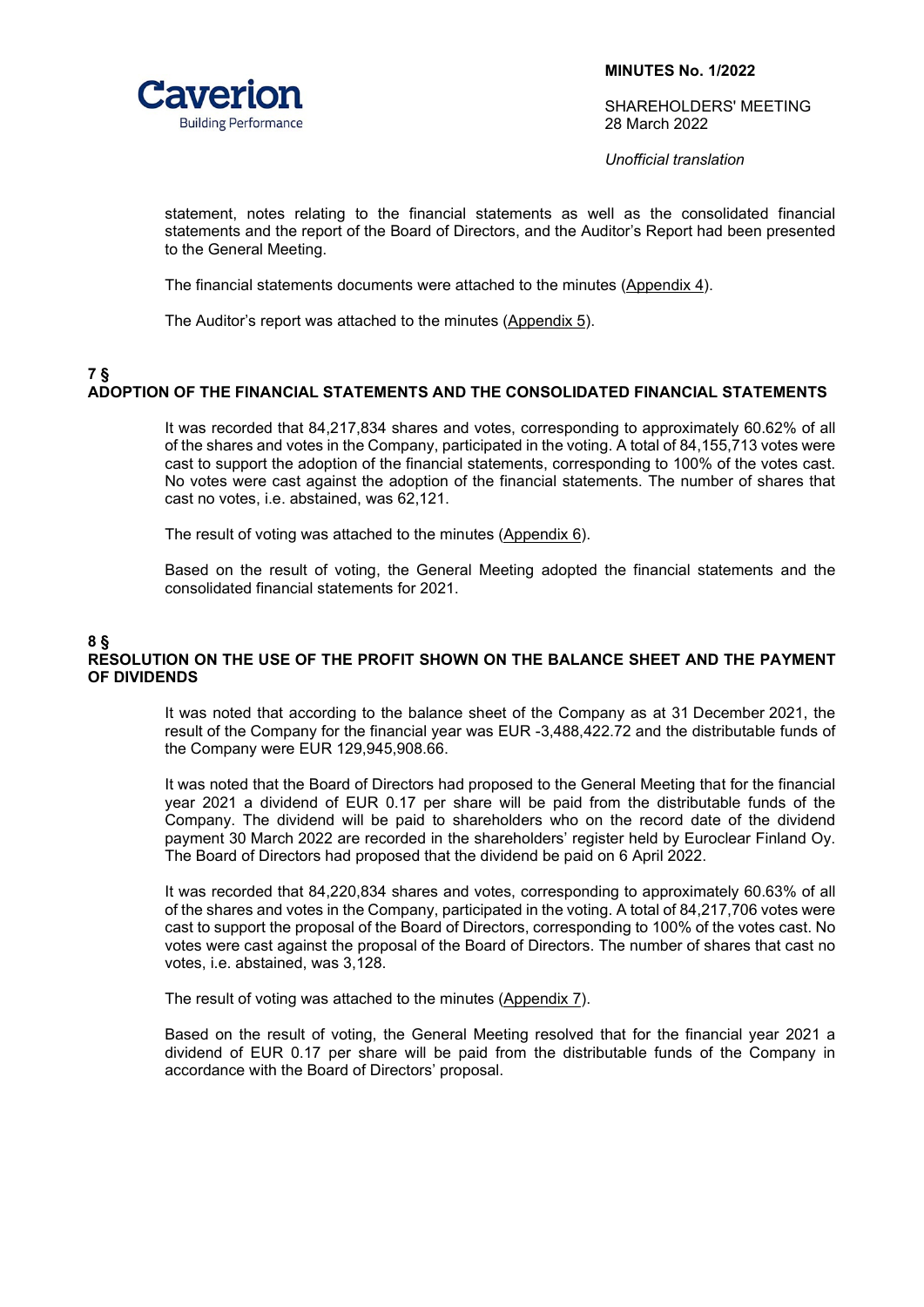

SHARFHOLDERS' MEETING 28 March 2022

*Unofficial translation*

# **9 §**

## **RESOLUTION ON THE DISCHARGE OF THE MEMBERS OF THE BOARD OF DIRECTORS AND THE PRESIDENT AND CEO FROM LIABILITY**

It was noted that the discharge from liability for the financial year 2021 concerned the following persons:

- Mats Paulsson, Chairman of the Board of Directors and interim President and CEO between 28 February 2021 and 8 August 2021
- Markus Ehrnrooth, Vice Chairman of the Board of Directors
- Jussi Aho, member of the Board of Directors
- Joachim Hallengren, member of the Board of Directors
- Thomas Hinnerskov, member of the Board of Directors
- Kristina Jahn, member of the Board of Directors
- Jasmin Soravia, member of the Board of Directors
- Ari Lehtoranta, President and CEO until 28 February 2021
- Jacob Götzsche, President and CEO from 9 August 2021

It was recorded that 84,131,869 shares and votes, corresponding to approximately 60.56% of all of the shares and votes in the Company, participated in the voting. A total of 83,933,025 votes were cast to support granting discharge from liability, corresponding to 100% of the votes cast. No votes were cast against granting discharge from liability. The number of shares that cast no votes, i.e. abstained, was 198,844.

The result of voting was attached to the minutes (Appendix 8).

It was recorded that those persons who were covered by the decision and who had participated in the advance voting, were disqualified from voting in this resolution item on the agenda with the shares that they hold directly.

Based on the result of voting, the General Meeting resolved to discharge the above-mentioned members of the Board of Directors and the President and CEOs from liability.

### **10 § CONSIDERATION OF THE REMUNERATION REPORT FOR GOVERNING BODIES**

It was noted that as participation in the General Meeting took place in advance, the Company's Remuneration Report, which was published on 2 March 2022 as a stock exchange release and which had been available on the Company's website as of the publication date, had been presented to the General Meeting for an advisory approval.

The Remuneration Report was attached to the minutes (Appendix 9).

It was recorded that 84,218,534 shares and votes, corresponding to approximately 60.62% of all of the shares and votes in the Company, participated in the voting. A total of 80,442,034 votes were cast to support the approval of the remuneration report for governing bodies, corresponding to approximately 95.53% of the votes cast, and a total of 3,768,272 votes were cast against the approval of the remuneration report for governing bodies, corresponding to approximately 4.47% of the votes cast. The number of shares that cast no votes, i.e. abstained, was 8,228.

The result of voting was attached to the minutes (Appendix 10).

Based on the result of voting, the General Meeting resolved to approve the presented Remuneration Report. The resolution was advisory.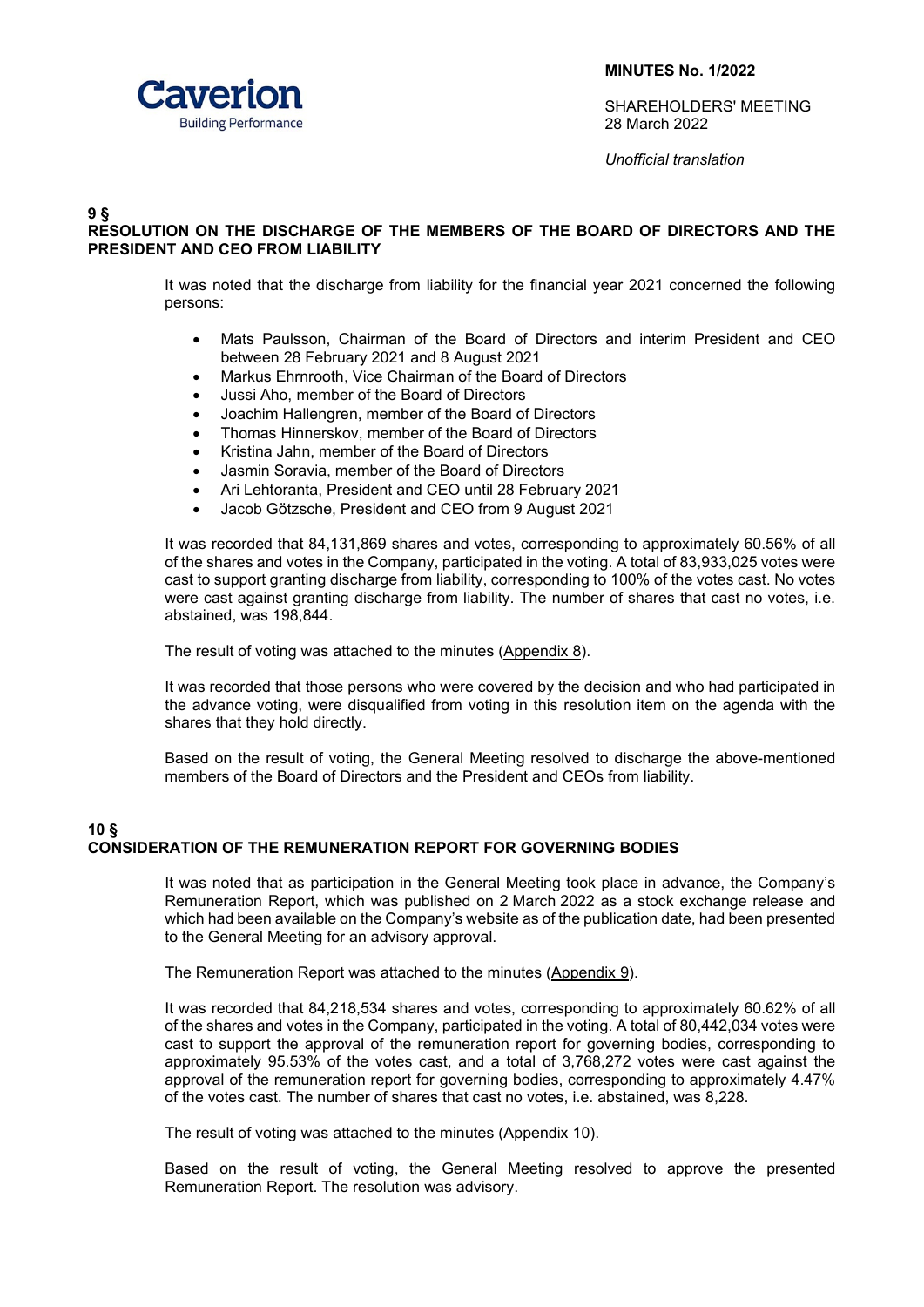

SHAREHOLDERS' MEETING 28 March 2022

*Unofficial translation*

## **11 § RESOLUTION ON THE NUMBER OF MEMBERS OF THE BOARD OF DIRECTORS**

It was noted that according to the Articles of Association of the Company the Board of Directors comprises the Chairman and Vice Chairman and a minimum of three (3) and a maximum of six (6) members. The current number of members of the Board of Directors is five (5) in addition to the Chairman and Vice Chairman.

It was noted that the Board of Directors had proposed to the General Meeting on recommendation of the Human Resources Committee of the Board of Directors that a Chairman, a Vice Chairman and five (5) ordinary members be elected to the Board of Directors.

It was recorded that 84,218,634 shares and votes, corresponding to approximately 60.62% of all of the shares and votes in the Company, participated in the voting. A total of 84,214,406 votes were cast to support the proposal of the Board of Directors, corresponding to approximately 100.00% of the votes cast, and a total of 100 votes were cast against the proposal of the Board of Directors, corresponding to approximately 0.00% of the votes cast. The number of shares that cast no votes, i.e. abstained, was 4,128.

The result of voting was attached to the minutes (Appendix 11).

Based on the result of voting, the General Meeting resolved, in accordance with the proposal by the Board of Directors, that a Chairman, a Vice Chairman and five (5) ordinary members be elected to the Board of Directors.

## **12 §**

## **RESOLUTION ON THE REMUNERATION OF THE CHAIRMAN, THE VICE CHAIRMAN AND THE MEMBERS OF THE BOARD OF DIRECTORS**

It was noted that the Board of Directors had proposed to the General Meeting on recommendation of the Human Resources Committee of the Board of Directors that the annual remuneration of the members of the Board of Directors remain the same as last year and the following annual remuneration be paid to the members of the Board of Directors:

- Chairman of the Board of Directors EUR 79,200,<br>- Vice Chairman of the Board of Directors EUR 60
- Vice Chairman of the Board of Directors EUR 60,000 and<br>- members of the Board of Directors EUP 46,800
- members of the Board of Directors EUR 46,800.

According to the proposal, approximately 40% of the annual remuneration will be paid in Caverion Corporation's shares. The shares will be purchased directly at market price on behalf of the board members from a regulated market's public trading. The shares shall be purchased within two (2) weeks of the publication of the interim report for the period 1 January–31 March 2022. The board member is not allowed to sell or transfer ownership of the purchased shares and for securing this a transfer restriction of two (2) years from the date of purchase of the shares will be placed on the shares. However, if the membership in the Board of Directors terminates earlier, the transfer restriction ceases at the termination.

It was noted that the Board of Directors had further proposed on recommendation of the Human Resources Committee of the Board of Directors that EUR 900 per meeting shall be paid for meetings of the Board of Directors and its committees in addition to the annual remuneration. Possible travel expenses are proposed to be reimbursed in accordance with the principles related to remuneration of tax-exempt travel expenses approved by the Finnish Tax Administration.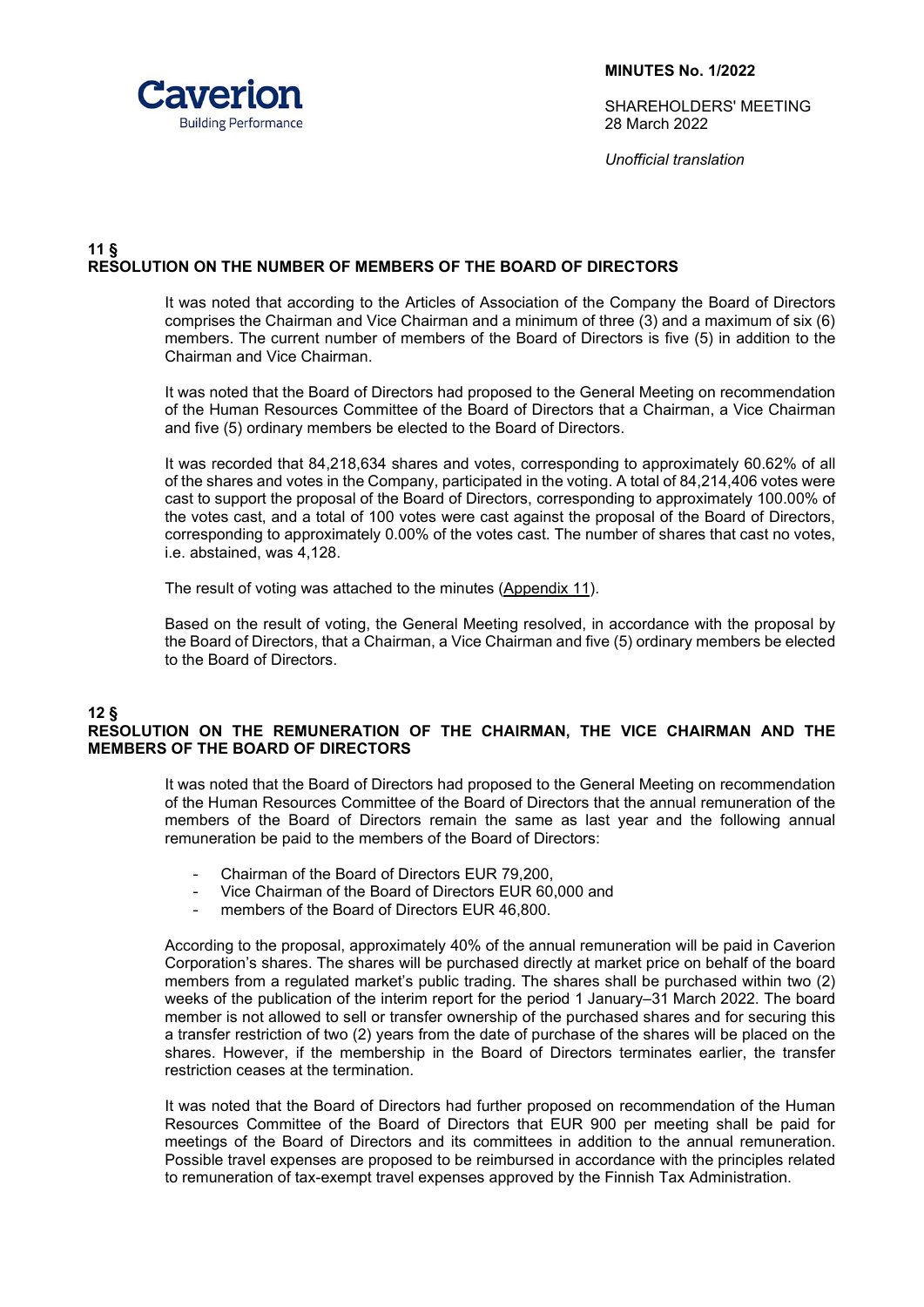

SHARFHOLDERS' MEETING 28 March 2022

*Unofficial translation*

It was recorded that 84,228,309 shares and votes, corresponding to approximately 60.63% of all of the shares and votes in the Company, participated in the voting. A total of 84,213,406 votes were cast to support the proposal of the Board of Directors, corresponding to approximately 100.00% of all of the votes cast, and 2,100 votes were cast against the proposal, corresponding to approximately 0.00% of the votes cast. The number of shares that cast no votes, i.e. abstained, was 12,803.

The result of voting was attached to the minutes (Appendix 12).

Based on the result of voting, the General Meeting resolved to approve the proposal of the Board of Directors for the remuneration of the Chairman, Vice Chairman and members of the Board of Directors.

## **13 § ELECTION OF CHAIRMAN, VICE CHAIRMAN AND MEMBERS OF THE BOARD OF DIRECTORS**

It was noted that according to the Articles of Association of the Company the Annual General Meeting shall elect a Chairman, Vice Chairman and members of the Board of Directors for a term that begins from the General Meeting at which he or she has been elected and expires at the closing of the following Annual General Meeting.

It was noted that the Board of Directors had proposed to the General Meeting on recommendation of the Human Resources Committee of the Board of Directors that the following individuals be reelected as members of the Board of Directors for a term of office beginning at the end of the Annual General Meeting and expiring at the end of the Annual General Meeting 2023:

- Jussi Aho
- Markus Ehrnrooth
- Joachim Hallengren
- Thomas Hinnerskov
- Kristina Jahn
- Mats Paulsson
- Jasmin Soravia

Furthermore, the Board of Directors had proposed on recommendation of the Human Resources Committee of the Board of Directors that Mats Paulsson be elected as Chairman of the Board of Directors and that Markus Ehrnrooth be elected as Vice Chairman of the Board of Directors.

All candidates had given their consent to the election.

It was recorded that 84,218,534 shares and votes, corresponding to approximately 60.62% of all of the shares and votes in the Company, participated in the voting. A total of 74,002,906 votes were cast to support the proposal of the Board of Directors, corresponding to approximately 87.88% of all of the votes cast, and 10,210,500 votes were cast against the proposal, corresponding to approximately 12.12% of the votes cast. The number of shares that cast no votes, i.e. abstained, was 5,128.

The result of voting was attached to the minutes (Appendix 13).

Based on the result of voting, the General Meeting resolved, in accordance with the proposal of the Board of Directors, that the following individuals be elected as members of the Board of Directors for a term of office expiring at the end of the Annual General Meeting 2023: Jussi Aho, Markus Ehrnrooth, Joachim Hallengren, Thomas Hinnerskov, Kristina Jahn, Mats Paulsson and Jasmin Soravia.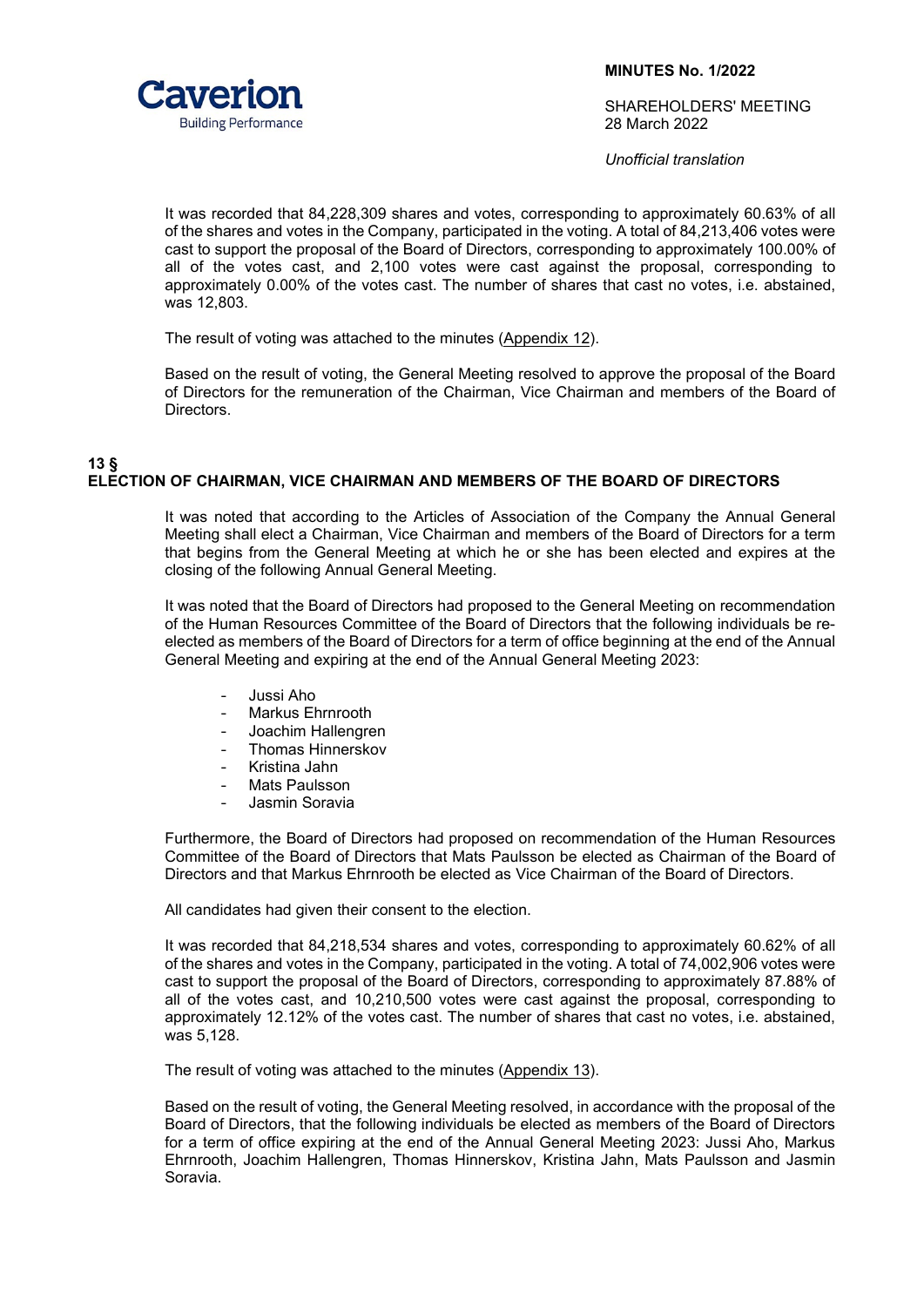

SHARFHOLDERS' MEETING 28 March 2022

*Unofficial translation*

In addition, it was resolved that Mats Paulsson is elected as Chairman and Markus Ehrnrooth as Vice Chairman of the Board of Directors.

### **14 § RESOLUTION ON THE REMUNERATION OF THE AUDITOR**

It was noted that the Board of Directors had proposed to the General Meeting on recommendation of the Audit Committee of the Board of Directors that the remuneration for the auditor be paid according to invoice approved by the Company.

It was recorded that 84,220,634 shares and votes, corresponding to approximately 60.63% of all of the shares and votes in the Company, participated in the voting. A total of 84,098,201 votes were cast to support the proposal of the Board of Directors, corresponding to approximately 99.86% of all of the votes cast, and 118,305 votes were cast against the proposal, corresponding to approximately 0.14% of the votes cast. The number of shares that cast no votes, i.e. abstained, was 4,128.

The result of voting was attached to the minutes (Appendix 14).

Based on the result of voting, the General Meeting resolved, in accordance with the proposal of the Board of Directors, that the remuneration of the auditor will be paid according to invoice approved by the Company.

## **15 § ELECTION OF THE AUDITOR**

It was noted that according to the Articles of Association of the Company, the Company has one (1) auditor, which must be an audit firm authorized by the Central Chamber of Commerce. During the previous financial year Authorised Public Accountants Ernst & Young Oy had acted as the auditor of the Company.

It was noted that the Board of Directors had proposed to the General Meeting on recommendation of the Audit Committee of the Board of Directors that Authorised Public Accountants Ernst & Young Oy be re-elected as auditor of the Company for a term of office expiring at the end of the Annual General Meeting 2023.

It was recorded that 84,224,981 shares and votes, corresponding to approximately 60.63% of all of the shares and votes in the Company, participated in the voting. A total of 84,056,192 votes were cast to support the proposal of the Board of Directors, corresponding to approximately 99.80% of all of the votes cast, and 164,661 votes were cast against the proposal, corresponding to approximately 0.20% of the votes cast. The number of shares that cast no votes, i.e. abstained, was 4,128.

The result of voting was attached to the minutes (Appendix 15).

Based on the result of voting, the General Meeting resolved, in accordance with the proposal of the Board of Directors, that Authorised Public Accountants Ernst & Young Oy be re-elected as Auditor of the Company for a term of office expiring at the end of the Annual General Meeting 2023.

## **16 § AUTHORIZING THE BOARD OF DIRECTORS TO DECIDE ON THE REPURCHASE AND/OR ON THE ACCEPTANCE AS PLEDGE OF OWN SHARES**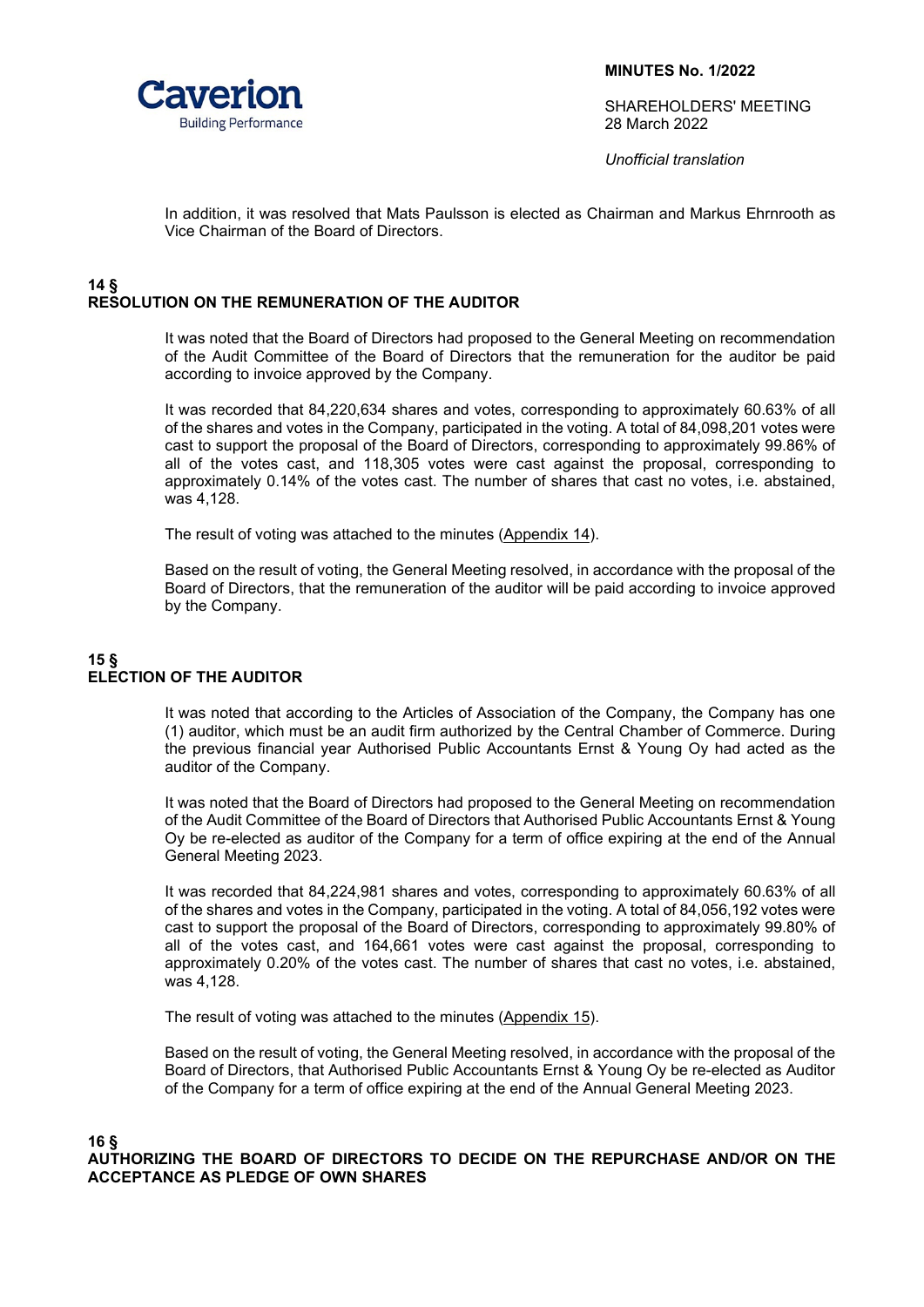

SHARFHOLDERS' MEETING 28 March 2022

*Unofficial translation*

It was noted that the Board of Directors had proposed to the General Meeting that the General Meeting authorize the Board of Directors to decide on the repurchase and/or acceptance as pledge of the Company's own shares in one or more instalments as follows:

The number of own shares to be repurchased and/or accepted as pledge shall not exceed 13,500,000 shares, which corresponds to approximately 9.7% of all the shares in the Company. The Company may use only unrestricted equity to repurchase own shares on the basis of the authorization.

Purchase of own shares may be made at a price formed in public trading on the date of the repurchase or otherwise at a price formed on the market.

The Board of Directors resolves on the manner in which own shares will be repurchased and/or accepted as pledge. Repurchase of own shares may be made using, inter alia, derivatives. The repurchase and/or acceptance as pledge of own shares may be made otherwise than in proportion to the share ownership of the shareholders (directed repurchase or acceptance as pledge).

The authorization cancels the authorization given by the Annual General Meeting on 24 March 2021 to decide on the repurchase and/or acceptance as pledge of the Company's own shares.

The authorization is valid until 28 September 2023.

It was recorded that 84,218,634 shares and votes, corresponding to approximately 60.62% of all of the shares and votes in the Company, participated in the voting. The Board of Directors' proposal was supported by 84,193,147 votes and shares, corresponding to approximately 100.00% of all of the votes cast and approximately 99.97% of the shares represented under this agenda item. The Board of Directors' proposal was opposed by 2,200 votes and shares, corresponding to approximately 0.00% of all of the votes cast and approximately 0.00% of the shares represented under this agenda item. The number of shares that cast no votes, i.e. abstained, was 23,287 corresponding to approximately 0.03% of the shares represented under this agenda item.

The result of voting was attached to the minutes (Appendix 16).

Based on the result of voting, the General Meeting resolved to authorize the Board of Directors to decide on the repurchase and/or acceptance as pledge of the Company's own shares in accordance with the Board of Directors' proposal.

### **17 § AUTHORIZING THE BOARD OF DIRECTORS TO DECIDE ON THE ISSUANCE OF SHARES**

It was noted that the Board of Directors had proposed to the General Meeting that the General Meeting authorize the Board of Directors to decide on share issues as follows:

The total number of shares to be issued under the authorization may not exceed 13,500,000 shares, which corresponds to approximately 9.7% of all the shares in the Company.

The Board of Directors decides on all the conditions of the issuance of shares. The authorization concerns both the issuance of new shares as well as the transfer of treasury shares. The issuance of shares may be carried out in deviation from the shareholders' pre-emptive rights (directed issue). The authorization can be used e.g. in order to develop the Company's capital structure, to broaden the Company's ownership base, to be used as payment in corporate acquisitions or when the Company acquires assets relating to its business and as part of the Company's incentive programs.

The authorization cancels the authorization given by the Annual General Meeting on 24 March 2021 to decide on the issuance of shares.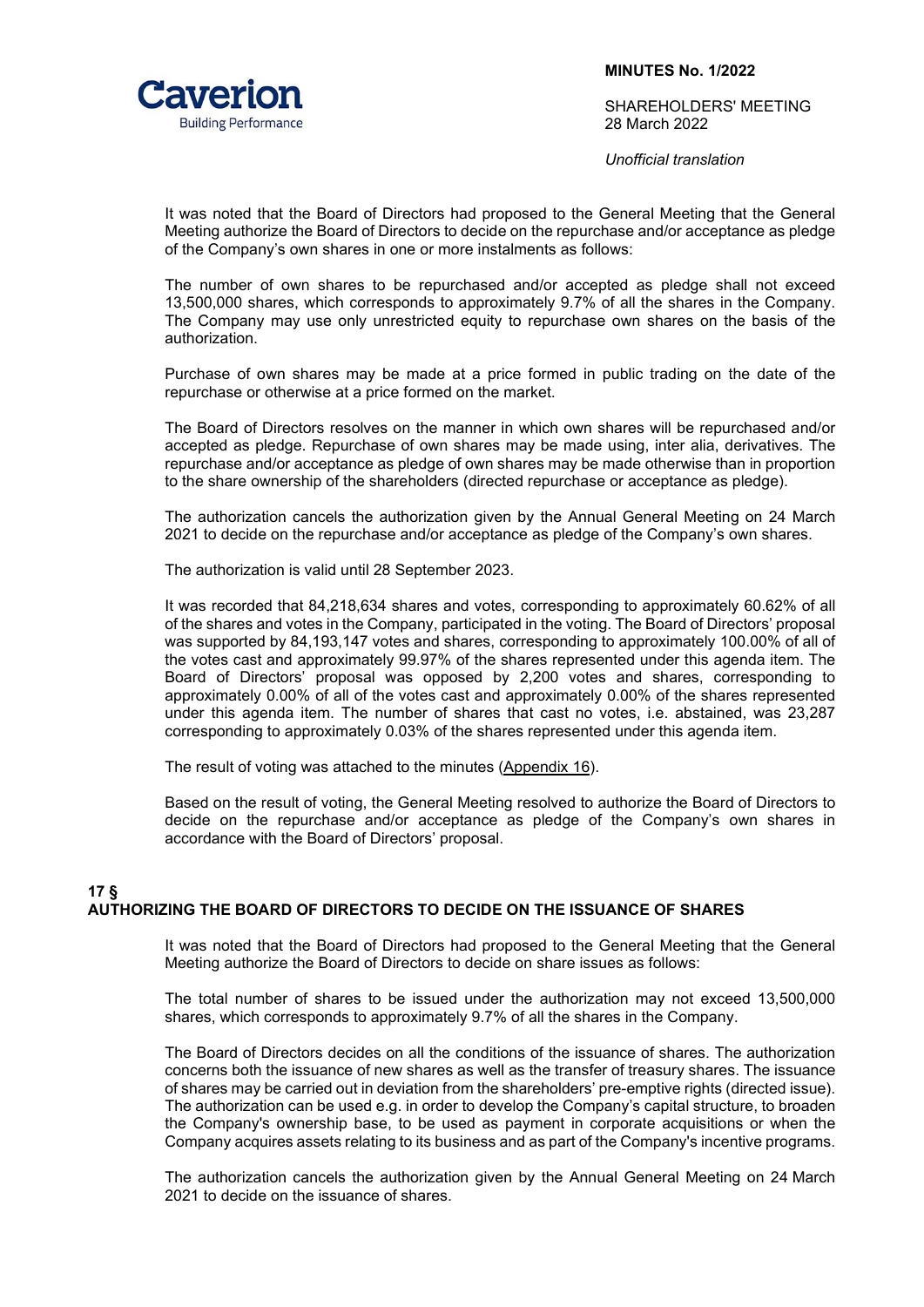

SHAREHOLDERS' MEETING 28 March 2022

*Unofficial translation*

The authorization is valid until the end of the next Annual General Meeting, however no later than 30 June 2023.

It was recorded that 84,222,981 shares and votes, corresponding to approximately 60.63% of all of the shares and votes in the Company, participated in the voting. The Board of Directors' proposal was supported by 84,200,956 votes and shares, corresponding to approximately 100.00% of all of the votes cast and approximately 99.97% of the shares represented under this agenda item. The Board of Directors' proposal was opposed by 2,300 votes and shares, corresponding to approximately 0.00% of all of the votes cast and approximately 0.00% of the shares represented under this agenda item. The number of shares that cast no votes, i.e. abstained, was 19,725 corresponding to approximately 0.02% of the shares represented under this agenda item.

The result of voting was attached to the minutes (Appendix 17).

Based on the result of voting, the General Meeting resolved to authorize the Board of Directors to decide on the issuance of shares in accordance with the proposal of the Board of Directors.

### **18 § CLOSING OF THE MEETING**

The chairperson noted that the matters on the agenda had been dealt with and that the minutes of the meeting would be available on the Company's website as of 11 April 2022 at the latest.

The chairperson closed the meeting at 1:50 p.m.

*[Signature page to follow]*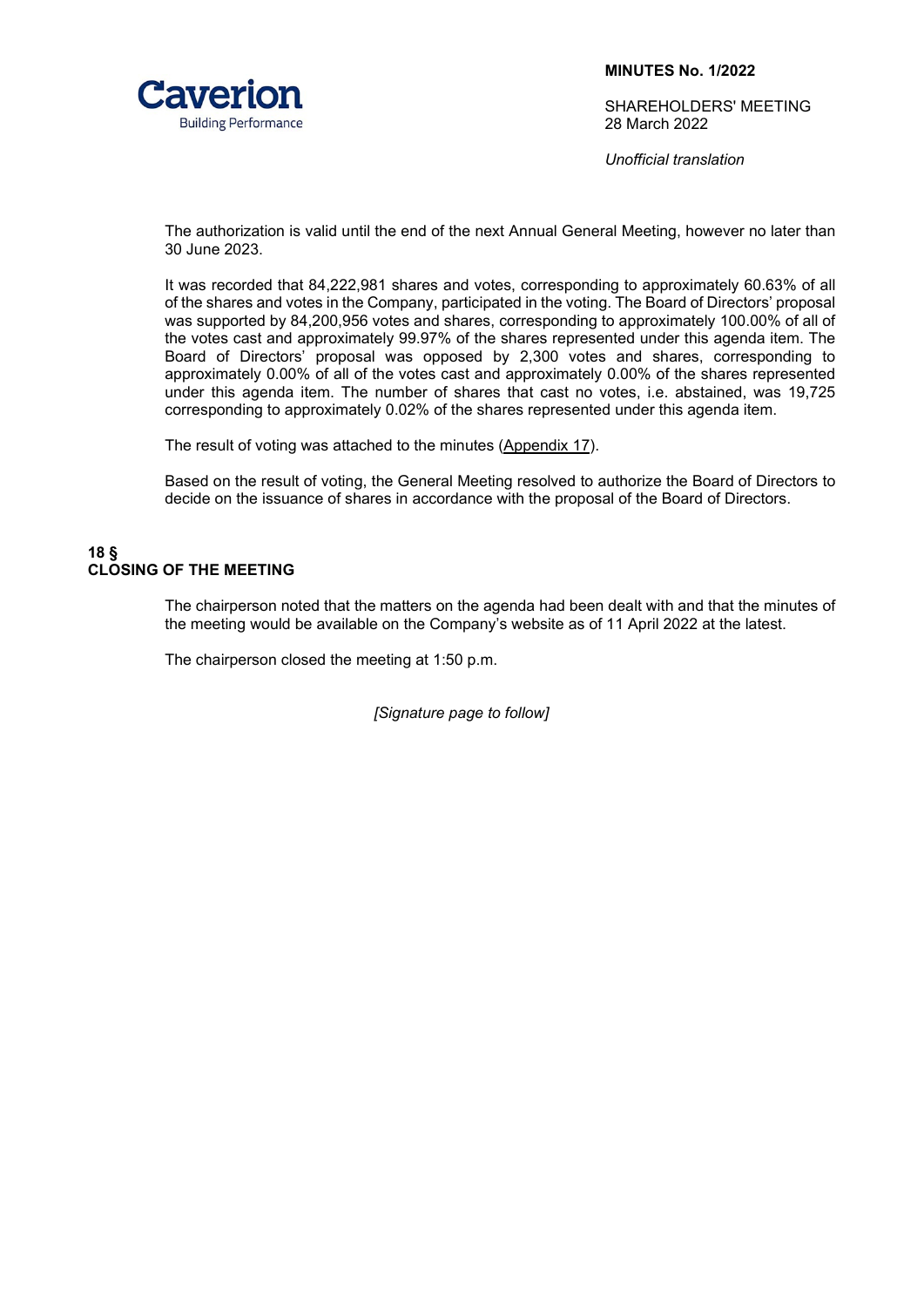

SHAREHOLDERS' MEETING 28 March 2022

*Unofficial translation*

Chairperson of the General Meeting:

RIIKKA RANNIKKO Riikka Rannikko

Secretary of the General Meeting:

ROBERT GORDIN Robert Gordin

The minutes have been scrutinized and approved by:

ANNIINA JÄRVINEN Anniina Järvinen